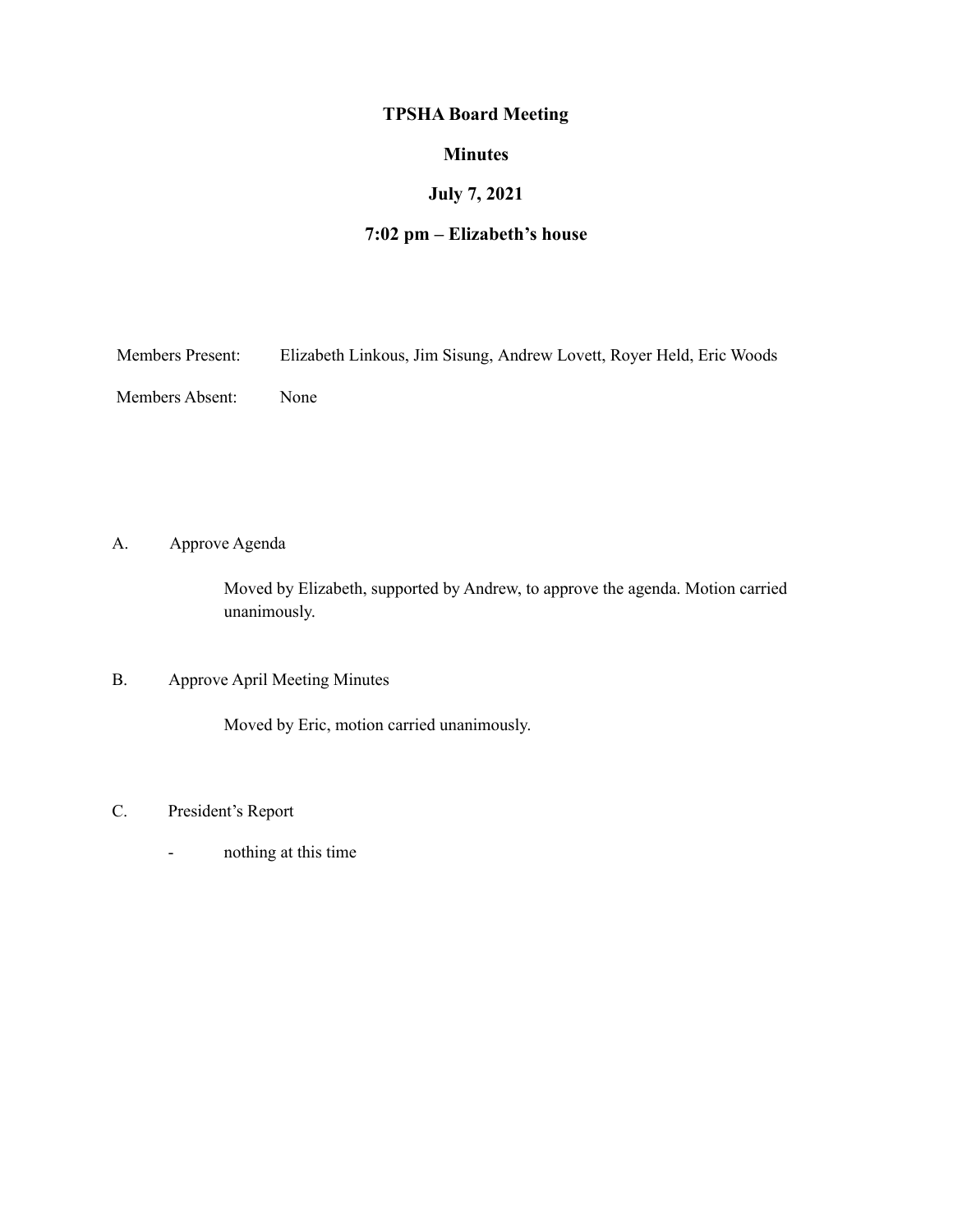- D. Treasurer's Update:
	- 1. Budget report
		- Accounts are checked and balanced
		- Checks to approve:
			- #1226 DK outdoor services. \$435 (3 months worth of flower bed maintenance)
			- #1227... \$64.32 parcel tags
			- #1228... \$130.00 Terri Hunter Book keeping dues
			- #1229... \$130.00 Laurie Foondle Website updates
			- \$1230... \$20.00 State of Michigan Licensing fee

Jim motioned to approve all checks. Unanimously approved

- One outstanding due not paid.
- Budget is tracking as expected….
	- Grounds maintenance: Grounds special project fund balance: \$4,750.
- 2. HOA dues… 1 home remaining. Letter being mailed with invoice due to lack of communication. Requesting updated contact information.

#### E. Grounds Maintenance

- 1. Ponds
	- Phragmites to be treated in late summer and early fall.
- 2. Trees
	- Work group to clean up more at the east pond
- 3. Work Group
	- Royer to add extra ground cover to the south entrance.
- 4. Landscaping/Snow removal
	- D/K services contracted for the next 3 yrs. (April 15, 2024 renewal date)
	- Future work to be done: replace asphalt with patio stones near mailboxes.
- 5. Concern about the longevity of the library patio. Royer to look into adding concrete in that area.